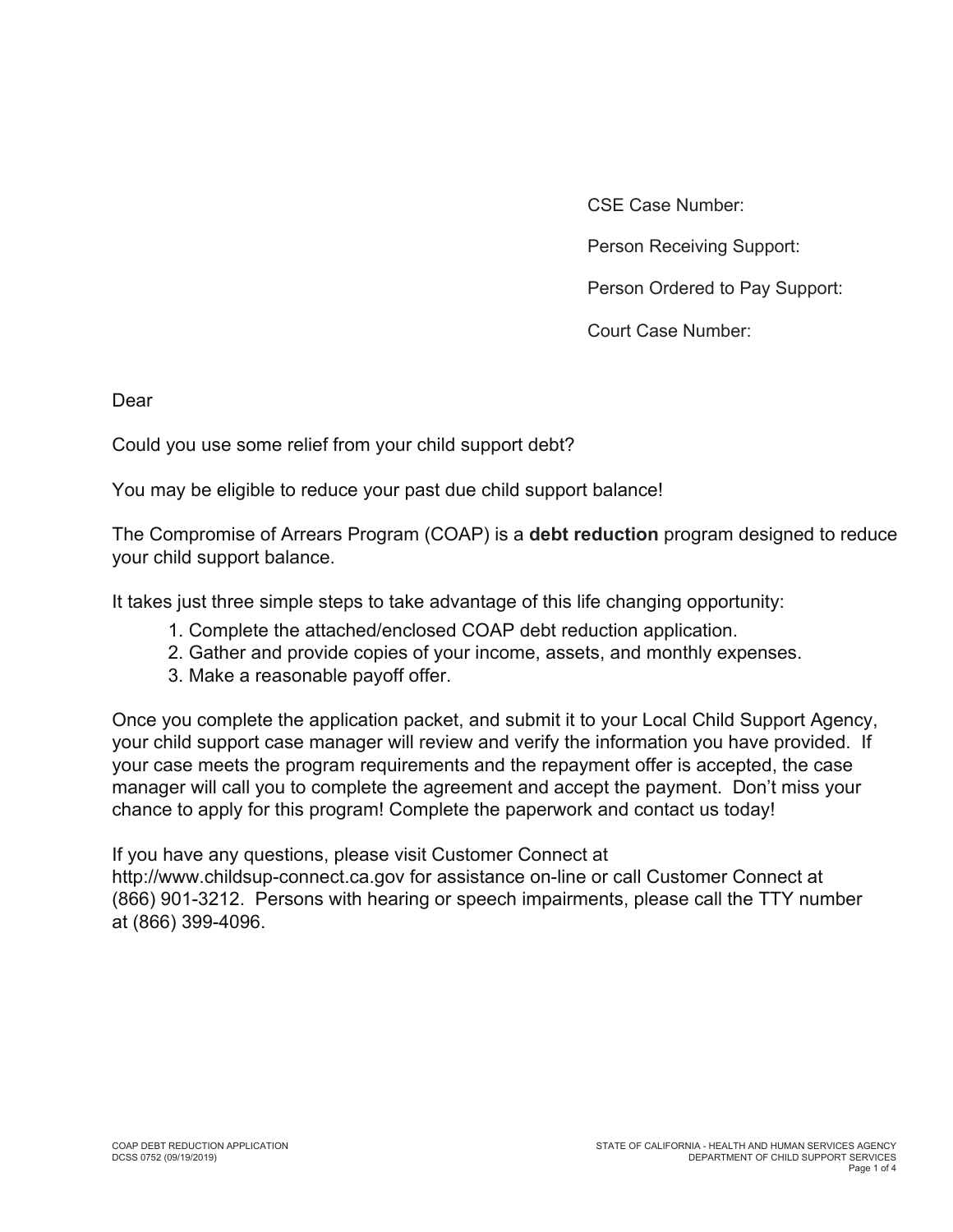## **COAP: What You Need to Apply**

Reduce or eliminate balances owed with a partial repayment. Make a reasonable offer.

Provide copies of the following documents. Do not send original copies.

*Information provided is subject to verification.*

|                                 | <b>COAP Debt Reduction Application</b><br>Dependents: List name(s) and date of birth for each biological or legally adopted child living with you                                                                                                                                                                                                                                                                            |
|---------------------------------|------------------------------------------------------------------------------------------------------------------------------------------------------------------------------------------------------------------------------------------------------------------------------------------------------------------------------------------------------------------------------------------------------------------------------|
|                                 | <b>INCOME</b>                                                                                                                                                                                                                                                                                                                                                                                                                |
|                                 | <b>Employed:</b> Last three (3) paystubs<br>Disability: Proof of disability, unemployment, Workers' Compensation, retirement, etc.<br>$\Box$ Proof of SSA Benefits or Application<br>□ Proof of VA Benefits<br>Public Assistance: Current award letter<br>□ General Relief<br>$\Box$ CalWorks<br><b>Unemployed:</b> Provide letter from program or person supporting you<br>Self Employed: Provide Profit and Loss Statement |
|                                 | Tax returns: Last year's return including W2 forms, 1099 forms, and all schedules<br>$\Box$ If you have not filed yet, copies from the previous tax year<br>Proof of Other Income: Inheritances, settlements, trust accounts, spousal support,<br>and lottery winnings                                                                                                                                                       |
|                                 | <b>ASSETS: Do you have or own the following?</b>                                                                                                                                                                                                                                                                                                                                                                             |
|                                 | □ Vehicle you own, lease, or finance<br>$\Box$ Latest auto loan statement(s)                                                                                                                                                                                                                                                                                                                                                 |
|                                 | □ Any Personal Property Valued at \$2,500 + (tools, jewelry, collector items, etc.)<br><b>□ Stocks/Bonds</b><br><b>Home/Land/Real Property:</b><br>□Latest mortgage statement and assessment from the Assessor's Office                                                                                                                                                                                                      |
| <b>BANK</b>                     | <b>Bank Accounts</b><br>$\Box$ Last three (3) months statements, including joint accounts<br>No bank accounts? A written statement on how you cash checks or pay bills                                                                                                                                                                                                                                                       |
|                                 | <b>EXPENSES</b>                                                                                                                                                                                                                                                                                                                                                                                                              |
| FOR<br>2ENT                     | $\Box$ Rent:<br>Last three (3) months rent receipts $OR \square$ Letter from landlord showing rent                                                                                                                                                                                                                                                                                                                           |
| COAP DEBT REDUCTION APPLICATION | $\Box$ Utilities: (gas, electricity, water, and trash only)<br>$\Box$ Letter from landlord specifying utilities costs<br>$\Box$ Last three (3) months statements<br><b>OR</b><br>STATE OF CALIFORNIA - HEALTH AND HUMAN SERVICES AGENCY                                                                                                                                                                                      |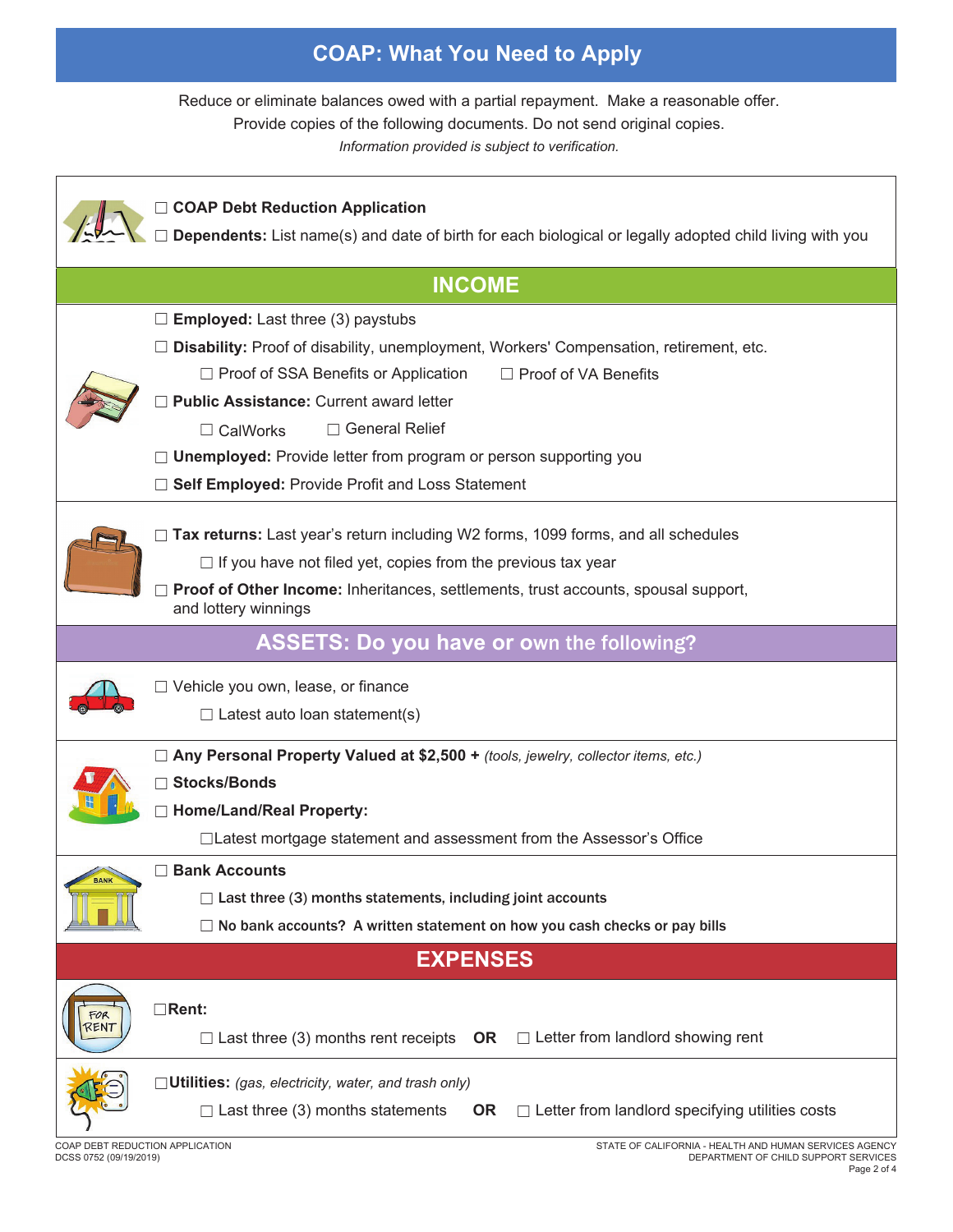| <b>COAP DEBT REDUCTION APPLICATION</b>                                                      |                                       |                                               |    |                             |    |  |  |
|---------------------------------------------------------------------------------------------|---------------------------------------|-----------------------------------------------|----|-----------------------------|----|--|--|
| What is the amount of your offer? \$                                                        | Lump Sum Payment                      |                                               |    | Monthly Payment Plan        |    |  |  |
| Tell us about yourself                                                                      |                                       |                                               |    |                             |    |  |  |
| Last Name:                                                                                  |                                       | First Name:                                   |    |                             |    |  |  |
| Address:                                                                                    |                                       | SSN or ITIN:                                  |    |                             |    |  |  |
| City/State/Zip:                                                                             | DOB:                                  |                                               |    |                             |    |  |  |
| Email:                                                                                      | Phone:                                |                                               |    |                             |    |  |  |
| What is your employment status?                                                             |                                       |                                               |    |                             |    |  |  |
| Are you employed?<br>No<br>Yes<br>IF YOU ARE SELF-EMPLOYED, MOVE TO SELF-EMPLOYMENT SECTION |                                       |                                               |    | Date you became unemployed: |    |  |  |
| Employer Name (present or most recent):                                                     |                                       |                                               |    |                             |    |  |  |
| <b>Employer Address:</b>                                                                    |                                       |                                               |    |                             |    |  |  |
| Your Position:                                                                              |                                       | Pay rate (hourly): \$                         |    |                             |    |  |  |
| Date Started:                                                                               |                                       | Date Ended:                                   |    |                             |    |  |  |
| When did you last file income taxes? What was your filing status?                           |                                       |                                               |    |                             |    |  |  |
| Year taxes were last filed:                                                                 |                                       |                                               |    |                             |    |  |  |
| What is your tax filing status? $\square$<br>Single                                         | <b>Head of Household</b>              |                                               |    |                             |    |  |  |
| Married, filing jointly                                                                     | Married, filing separately            |                                               |    |                             |    |  |  |
| How do you support yourself? (list all types of income here)                                |                                       |                                               |    |                             |    |  |  |
| <b>Common types of income:</b>                                                              |                                       | <b>Monthly Amount</b>                         |    |                             |    |  |  |
| Gross Salary/Wages (before taxes):                                                          |                                       |                                               | \$ |                             |    |  |  |
| Commission/Bonuses:                                                                         |                                       |                                               | \$ |                             |    |  |  |
| Overtime:<br>Yes<br><b>No</b>                                                               |                                       | \$                                            |    |                             |    |  |  |
| Unemployment benefits:                                                                      |                                       |                                               | \$ |                             |    |  |  |
| <b>Workers' Compensation benefits:</b>                                                      |                                       |                                               | \$ |                             |    |  |  |
| Disability:<br>Social Security<br><b>State Disability</b>                                   | Private Insurance                     | \$                                            |    |                             |    |  |  |
| Social Security retirement (not disability):                                                |                                       | \$                                            |    |                             |    |  |  |
| Cash income:                                                                                |                                       | \$                                            |    |                             |    |  |  |
| Do you have any other types of income?<br>$\Box$ Yes<br>$\Box$ No                           |                                       |                                               |    |                             |    |  |  |
| Type of Income:                                                                             | Monthly Amount: \$                    |                                               |    |                             |    |  |  |
| Other types of income: (provide for all that apply)                                         |                                       |                                               |    |                             |    |  |  |
| Pension (retirement funds):                                                                 | Rental Property:                      |                                               |    |                             |    |  |  |
| Spousal Support:<br>this marriage<br>other marriage                                         | Interest/Dividends:<br>Name of Trust: |                                               |    |                             |    |  |  |
| Trust Income:                                                                               |                                       |                                               |    |                             |    |  |  |
|                                                                                             | Other:<br>Monthly Trust Amount:       |                                               |    |                             |    |  |  |
| Do you have any of the following deductions/expenses?                                       |                                       |                                               |    | Yes                         | No |  |  |
| Union dues                                                                                  | $\boldsymbol{\mathsf{S}}$             |                                               |    |                             |    |  |  |
| Required retirement contributions                                                           | \$                                    |                                               |    |                             |    |  |  |
| Medical, hospital, dental, or other health insurance premiums                               | $\frac{1}{2}$                         |                                               |    |                             |    |  |  |
| Child support I pay for other children<br>Spousal support I pay for a previous spouse       | $\overline{\$}$<br>$\,$               |                                               |    |                             |    |  |  |
| Are you self-employed?                                                                      |                                       |                                               |    |                             |    |  |  |
| Business name:                                                                              |                                       |                                               |    |                             |    |  |  |
| Services provided:                                                                          |                                       | Percent of ownership:<br>Number of employees: |    |                             |    |  |  |
| Income from business:                                                                       |                                       | Value of business: \$                         |    |                             |    |  |  |
|                                                                                             |                                       |                                               |    |                             |    |  |  |